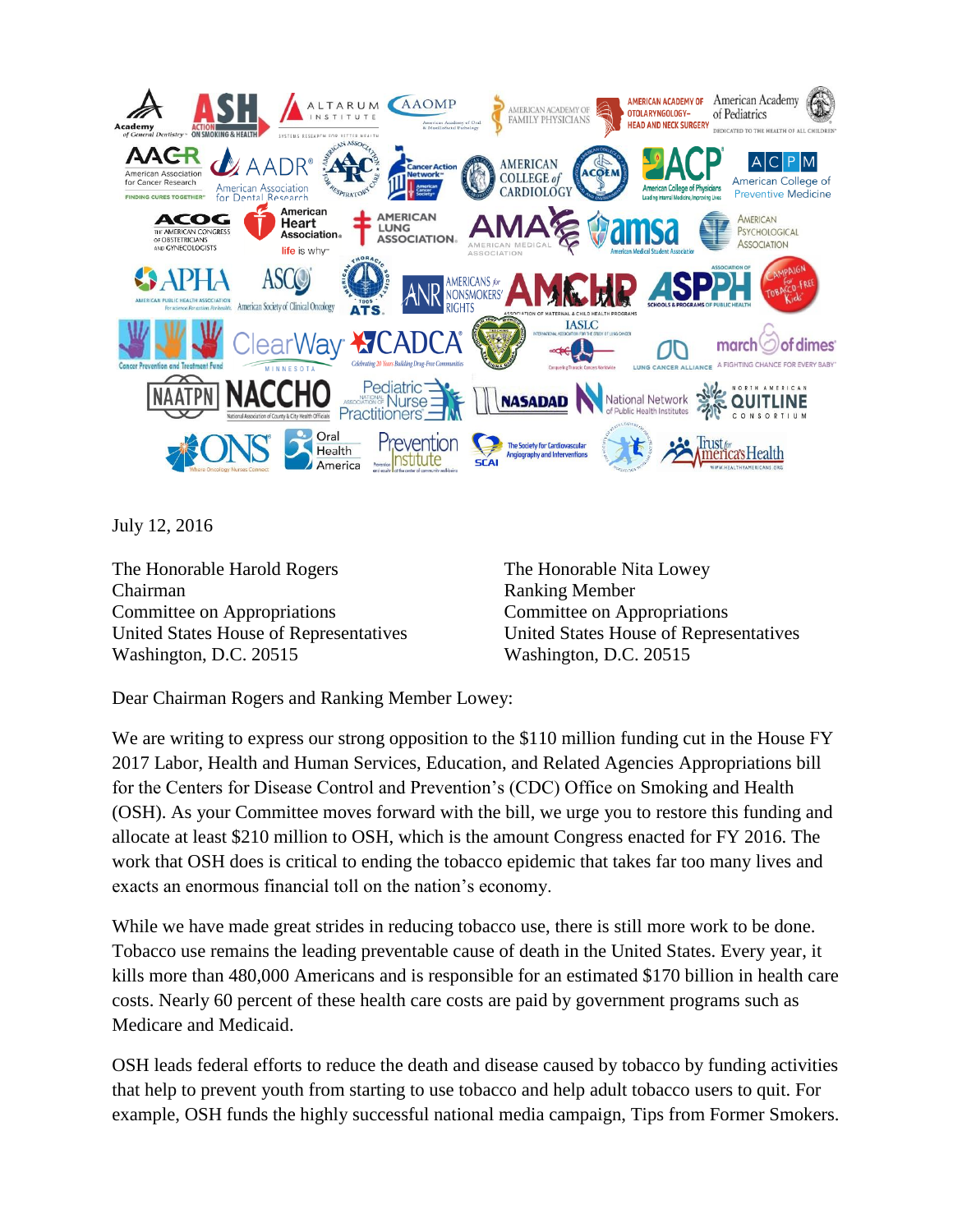During a nine week phase of the Tips campaign in 2014, 1.8 million Americans were motivated to make a quit attempt and 104,000 smokers quit. The campaign is highly cost-effective with a cost of just \$393 per year of life saved, far below the \$50,000 that is an accepted benchmark for cost-effective public health programs. The media campaign continues to generate substantial increases in call volumes to the national quitline number and visits to the associated website. The House's proposed funding cut would make it virtually impossible for CDC to continue this vital campaign.

OSH also provides funding to states for quitlines, which provide telephone-based counseling to help tobacco users quit and, in some states, provide tobacco cessation medications. Quitlines greatly increase the chances that a smoker will quit successfully. OSH provides funding and technical assistance to health departments in all states to help maintain and enhance tobacco prevention and cessation programs at the state and community level. OSH also conducts critical research about the prevalence of tobacco use and alerts policy makers about trends in tobacco use such as the recent dramatic increase in e-cigarette use among adolescents.

Investing in effective tobacco prevention and cessation programs saves lives and reduces health costs from treating tobacco-related diseases. Cuts to OSH funding would lead to more young people using tobacco products, fewer adult tobacco users quitting, more people with tobaccocaused diseases, more premature deaths, and higher future health care costs for treating tobaccocaused disease. As you advance appropriations legislation for FY 2017, we respectfully request that you restore funding for CDC's Office on Smoking and Health to a minimum of its current \$210 million funding level so it can continue its important tobacco prevention and cessation work.

## Sincerely,

Academy of General Dentistry Action on Smoking & Health Altarum Institute Center for Prevention American Academy of Family Physicians American Academy of Oral and Maxillofacial Pathology American Academy of Otolaryngology—Head and Neck Surgery American Academy of Pediatrics American Association for Cancer Research American Association for Dental Research American Association for Respiratory Care American Cancer Society Cancer Action Network American College of Cardiology American College of Occupational and Environmental Medicine American College of Physicians American College of Preventive Medicine American Congress of Obstetricians and Gynecologists